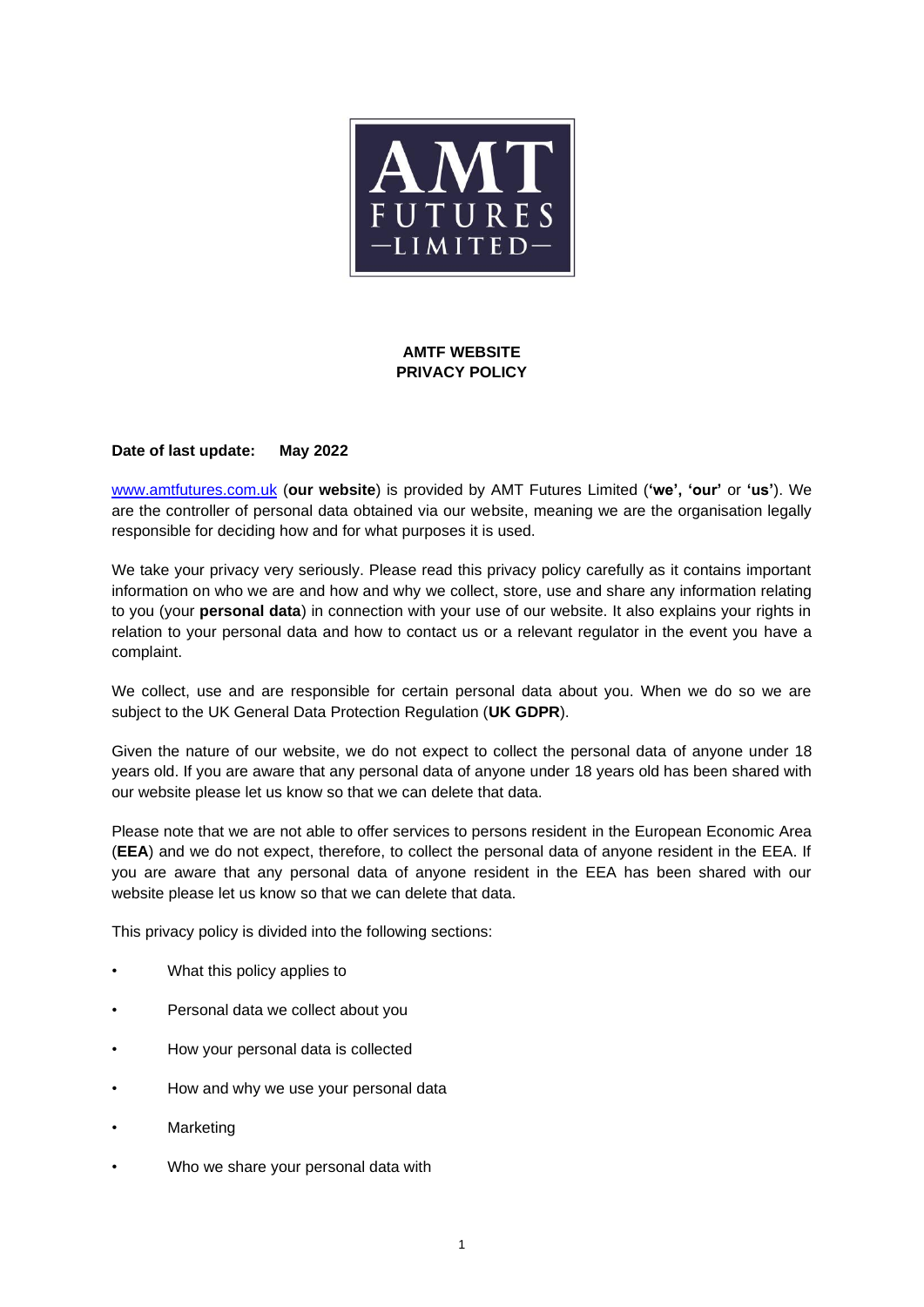- How long your personal data will be kept
- Transferring your personal data out of the UK
- **Cookies**
- Your rights
- Keeping your personal data secure
- How to complain
- Changes to this privacy policy
- How to contact us

## **What this policy applies to**

This privacy policy relates to your use of our website only. This policy does not relate to personal data you may provide to us in the course of any contractual relationship you may have with us as a customer; information regarding our use of personal data obtained in the context of that relationship is detailed in the trading account documentation provided to you.

Throughout our website we may link to other websites owned and operated by certain trusted third parties. Those third party websites may also gather information about you in accordance with their own separate privacy policies. For privacy information relating to those third party websites, please consult their privacy policies as appropriate.

We also operate under the trading name OptionsDesk and operate a separate website under that name [\(www.optionsdesk.com\)](http://www.optionsdesk.com/) (the **OptionsDesk website**). This policy does not relate to the OptionsDesk website. For privacy information regarding the OptionsDesk website, please consult the privacy policy published on that site.

## **Personal data we collect about you**

The personal data we collect about you depends on the particular activities carried out through our website. We will collect and use the following personal data about you:

- your name and contact information, including email address and telephone number, if you choose to give this to us
- your gender, if you choose to give this to us
- details of any information, feedback or other matters you give us by phone, email or via the interactive tools on our website
- your activities on, and use of, our website
- information about how you use our website and technology systems

We collect and use this personal data for the purposes described in the section '**How and why we use your personal data**' below.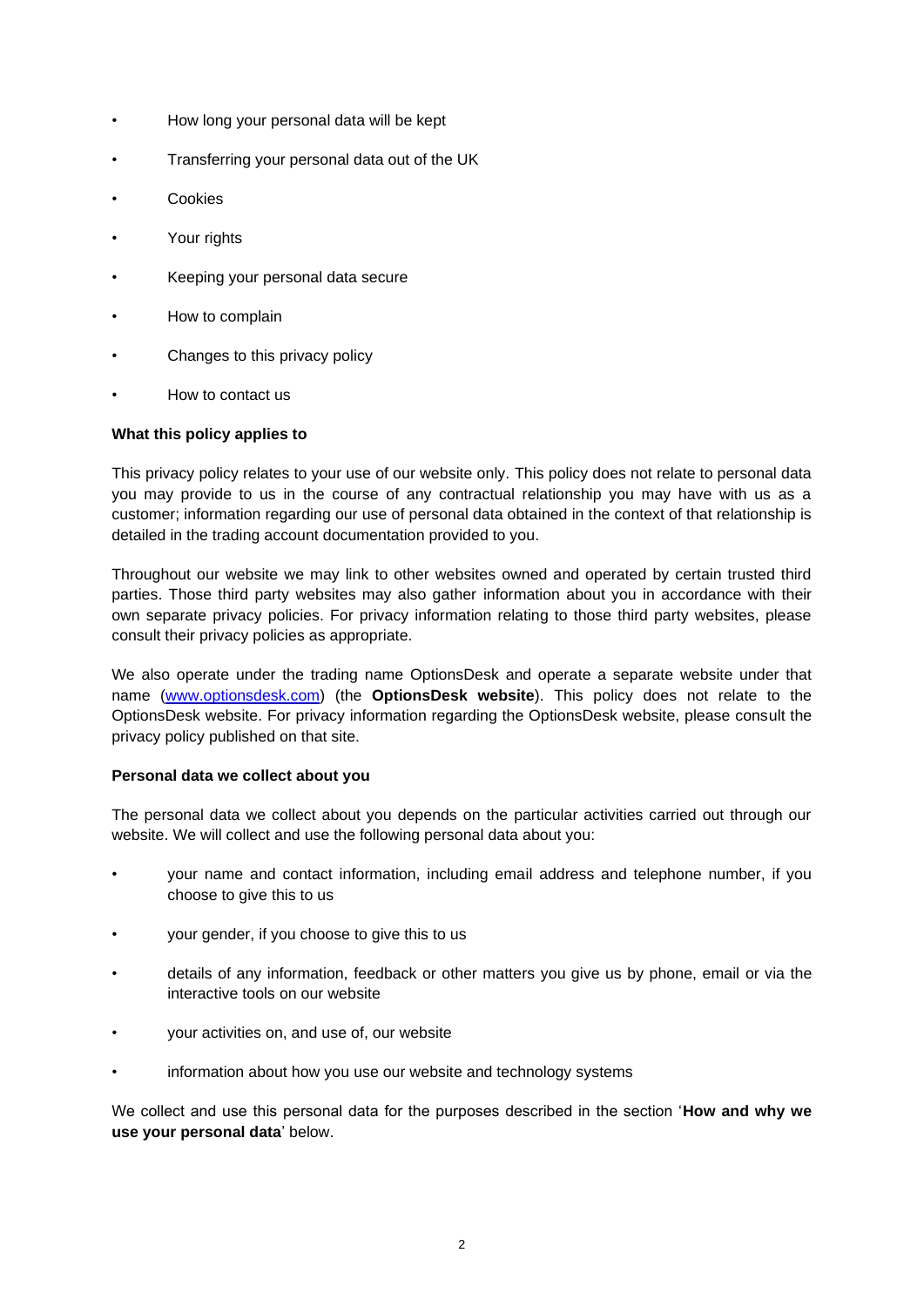### **How your personal data is collected**

We collect personal data from you:

- directly, when you enter or send us information, such as when you contact us (including via email) and send us feedback*;* and
- indirectly, such as your browsing activity while on our website; we will usually collect information indirectly using the technologies explain in the section on '**Cookies**' below

### **How and why we use your personal data**

Under data protection law, we can only use your personal data if we have a proper reason, e.g.:

- where you have given consent
- to comply with our legal and regulatory obligations
- for the performance of a contract with you or to take steps at your request before entering into a contract, or
- for our legitimate interests or those of a third party

A legitimate interest is when we have a business or commercial reason to use your information, so long as this is not overridden by your own rights and interests. We will carry out an assessment when relying on legitimate interests, to balance our interests against your own. You can obtain details of this assessment by contacting us (see '**How to contact us**' below).

| What we use your personal data for                                                                                                                         | Our reasons                                                                                                                                                                                                                                        |
|------------------------------------------------------------------------------------------------------------------------------------------------------------|----------------------------------------------------------------------------------------------------------------------------------------------------------------------------------------------------------------------------------------------------|
| Providing services to you                                                                                                                                  | To perform our contract with you or to take<br>steps at your request before entering into a<br>contract                                                                                                                                            |
| To enforce legal rights or defend or undertake<br>legal proceedings                                                                                        | Depending on the circumstances:<br>-to comply with our legal and regulatory<br>obligations<br>-in other cases, for our legitimate interests or<br>those of a third party, i.e. to protect our<br>business, interests and rights or those of others |
| Customise our website and its content to your<br>particular preferences based on a record of your<br>selected preferences or on your use of our<br>website | Where we are not required to obtain your<br>consent and do not do so, for our legitimate<br>interests or those of a third party, i.e. to be as<br>efficient as we can so we can deliver the best<br>service to you                                 |
| Communications with you<br>not related<br>to<br>marketing, including about changes to our terms<br>or policies or changes to the services or other         | Depending on the circumstances:<br>-to comply with our legal and regulatory                                                                                                                                                                        |

The table below explains what we use your personal data for and why.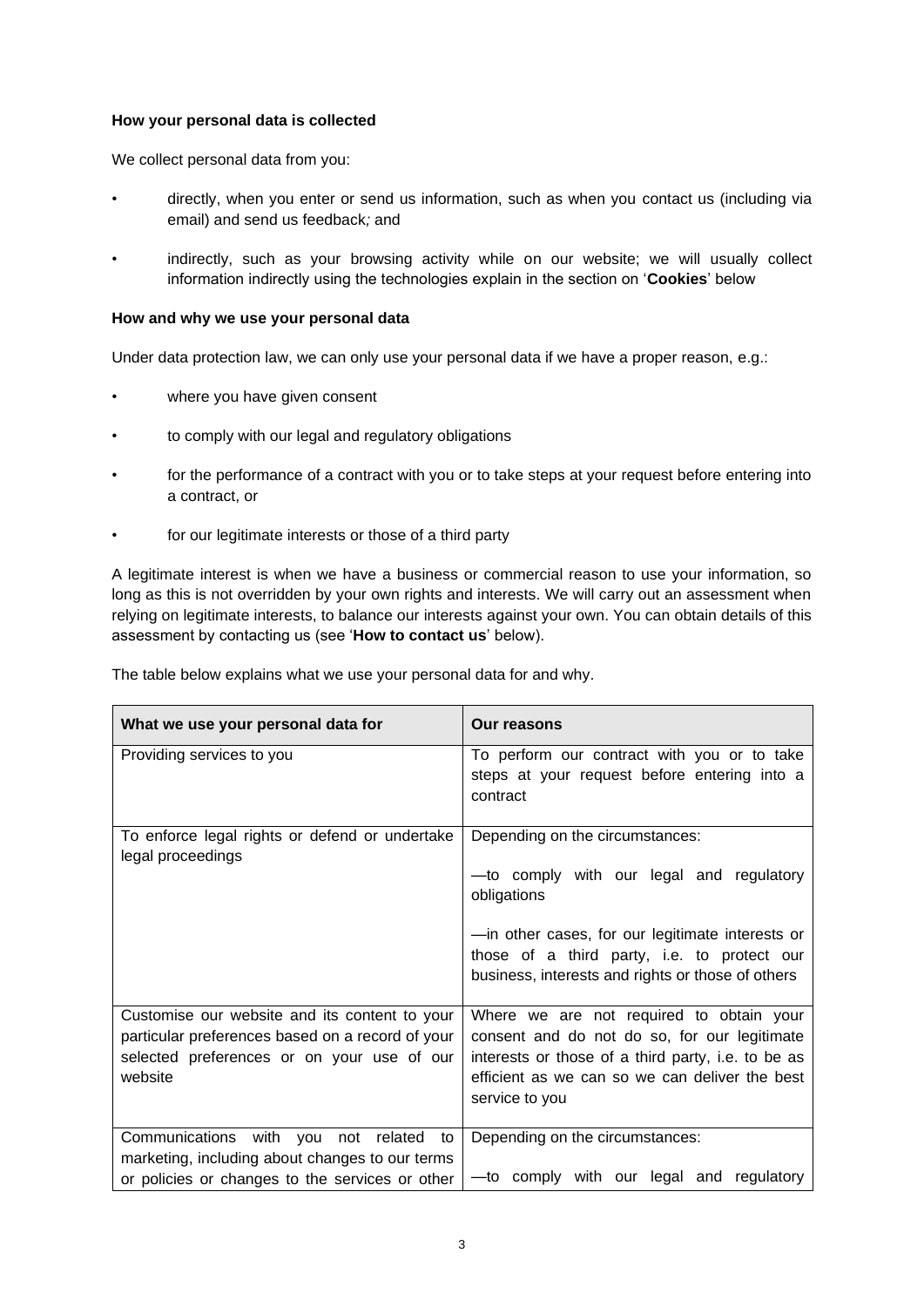| What we use your personal data for                                                                                                                        | Our reasons                                                                                                                                                                                                                                                                                                                                                               |
|-----------------------------------------------------------------------------------------------------------------------------------------------------------|---------------------------------------------------------------------------------------------------------------------------------------------------------------------------------------------------------------------------------------------------------------------------------------------------------------------------------------------------------------------------|
| important notices                                                                                                                                         | obligations                                                                                                                                                                                                                                                                                                                                                               |
|                                                                                                                                                           | -in other cases, for our legitimate interests or<br>those of a third party, i.e. to be as efficient as we<br>can so we can deliver the best service to you                                                                                                                                                                                                                |
| Protecting the security of systems and data                                                                                                               | To comply with our legal and regulatory<br>obligations                                                                                                                                                                                                                                                                                                                    |
|                                                                                                                                                           | We may also use your personal data to ensure<br>the security of systems and data to a standard<br>that goes beyond our legal obligations, and in<br>those cases our reasons are for our legitimate<br>interests or those of a third party, i.e. to protect<br>systems and data and to prevent and detect<br>criminal activity that could be damaging for you<br>and/or us |
| Updating and enhancing customer records                                                                                                                   | Depending on the circumstances:                                                                                                                                                                                                                                                                                                                                           |
|                                                                                                                                                           | -to perform our contract with you or to take<br>steps at your request before entering into a<br>contract                                                                                                                                                                                                                                                                  |
|                                                                                                                                                           | -to comply with our legal and regulatory<br>obligations                                                                                                                                                                                                                                                                                                                   |
|                                                                                                                                                           | -where neither of the above apply, for our<br>legitimate interests or those of a third party, e.g.<br>making sure that we can keep in touch with our<br>customers about existing and new services                                                                                                                                                                         |
| comply with legal and regulatory obligations that<br>apply to our business, e.g. to record and<br>demonstrate evidence of your consents where<br>relevant | Disclosures and other activities necessary to $\vert$ To comply with our legal and regulatory<br>obligations                                                                                                                                                                                                                                                              |
| Marketing our services to existing and former<br>customers                                                                                                | For our legitimate interests or those of a third<br>party, i.e. to promote our business to existing<br>and former customers                                                                                                                                                                                                                                               |
|                                                                                                                                                           | See 'Marketing' below for further information                                                                                                                                                                                                                                                                                                                             |
| External audits and quality checks, e.g. for the<br>audit of our accounts                                                                                 | For our legitimate interests or a those of a third<br>party, i.e. to maintain our accreditations so we<br>can demonstrate we operate at the highest<br>standards                                                                                                                                                                                                          |
| To share your personal data with members of<br>our group and third parties in connection with a                                                           | Depending on the circumstances:                                                                                                                                                                                                                                                                                                                                           |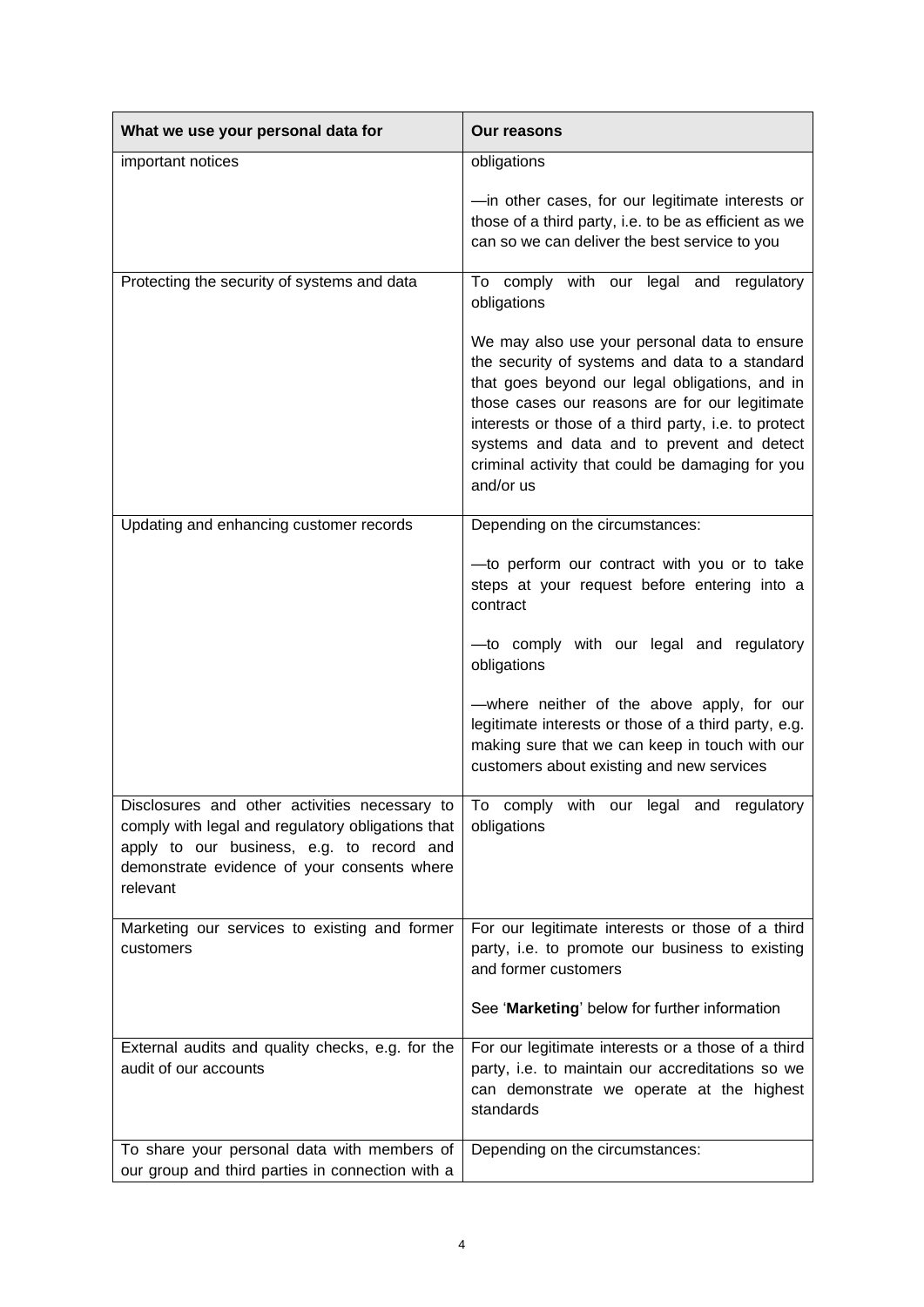| What we use your personal data for                   | <b>Our reasons</b>                                   |
|------------------------------------------------------|------------------------------------------------------|
| significant corporate transaction or restructuring,  | with our<br>regulatory<br>—to comply<br>legal<br>and |
| including a merger, acquisition, asset sale, initial | obligations                                          |
| public offering or in the event of our insolvency    |                                                      |
|                                                      | -in other cases, for our legitimate interests or     |
| In such cases information will be anonymised         | those of a third party, i.e. to protect, realise or  |
| possible and only shared<br>where<br>where           | grow the value in our business and assets            |
| necessary                                            |                                                      |
|                                                      |                                                      |

Note that we do not collect categories of personal data requiring additional protections under data protection law (also known as "special category data").

See '**Who we share your personal data with**' for further information on the steps we will take to protect your personal data where we need to share it with others.

### **Marketing**

We may use your personal data to send you updates by email about our services.

We have a legitimate interest in using your personal data for marketing purposes (see above '**How and why we use your personal data**'). This means we do not usually need your consent to send you marketing information. However, where consent is needed, we will ask for this separately and clearly.

You have the right to opt out of receiving marketing communications at any time by:

- contacting us (see '**How to contact us**' below) or
- using the 'unsubscribe' link in emails

We may ask you to confirm or update your marketing preferences if you ask us to provide further services in the future, or if there are changes in the law, regulation, or the structure of our business.

We will always treat your personal data with the utmost respect and never sell it to other organisations for marketing purposes.

For more information on your right to object at any time to your personal data being used for marketing purposes, see '**Your rights**' below.

#### **Who we share your personal data with**

We routinely share personal data with other third parties we use to help us run our business, e.g. website hosts and website analytics providers.

We only allow those organisations to handle your personal data if we are satisfied they take appropriate measures to protect your personal data.

We or the third parties mentioned above may occasionally also need to share personal data with:

• external auditors, e.g. in relation to the audit of our accounts, in which case the recipient of the information will be bound by confidentiality obligations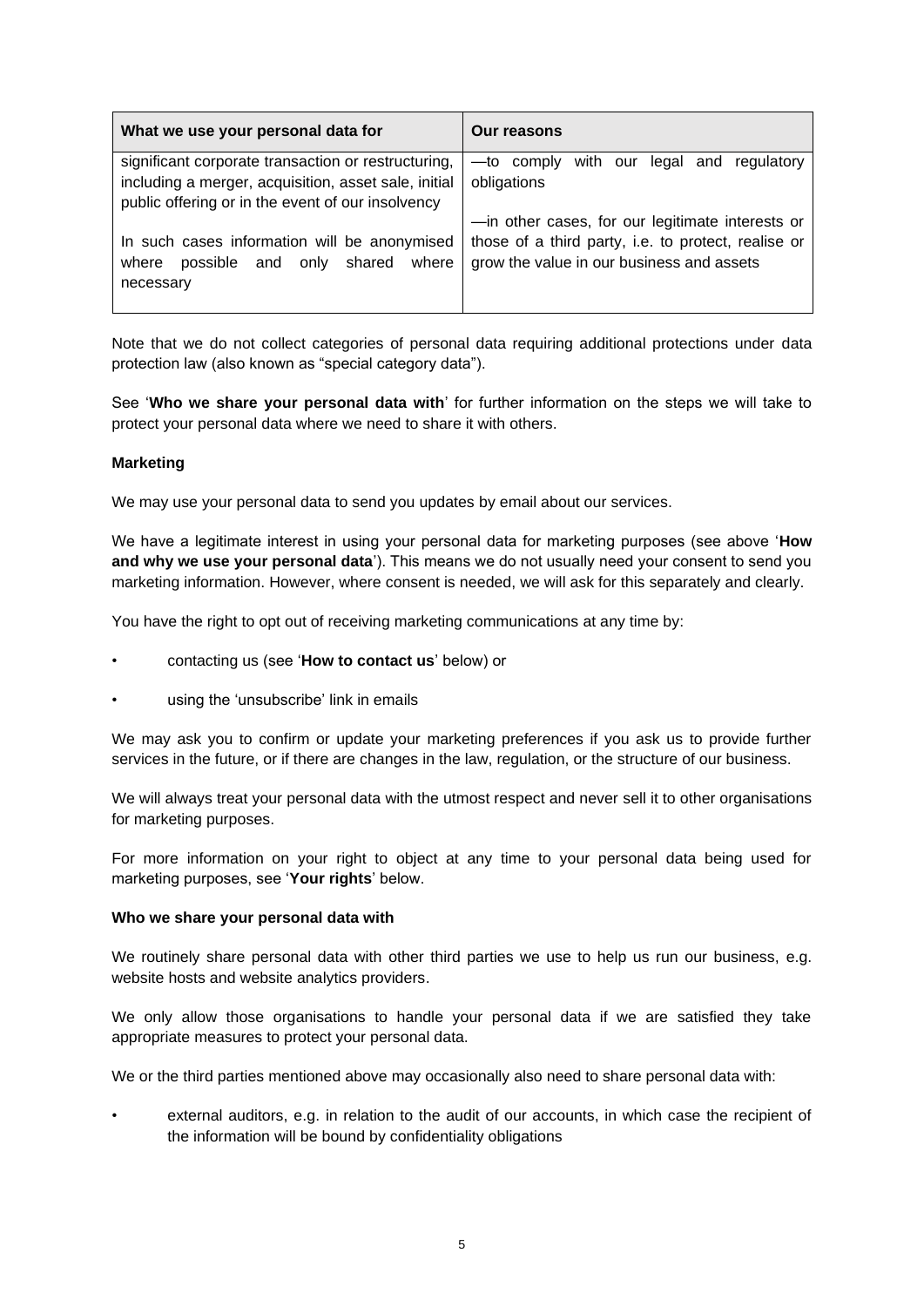- professional advisors (such as lawyers and other advisors), in which case the recipient of the information will be bound by confidentiality obligations
- law enforcement agencies, courts, tribunals and regulatory bodies to comply with our legal and regulatory obligations
- other parties in connection with a significant corporate transaction or restructuring, including a merger, acquisition, asset sale, initial public offering or in the event of our insolvency usually, information will be anonymised but this may not always be possible, however, the recipient of the information will be bound by confidentiality obligations

If you would like more information about who we share our data with and why, please contact us (see '**How to contact us**' below).

### **How long your personal data will be kept**

We will not keep your personal data for longer than we need it for the purpose for which it is used. Different retention periods apply for different types of personal data depending on the circumstances and applicable laws.

When we have no ongoing legitimate business need to hold your personal information, we will either delete or anonymise it. If we can't do this (for example, because your personal information is stored in backup archives), we'll securely store your personal information, only use it for a purpose we've already communicated to you, and isolate it from any further processing until archives are deleted.

### **Transferring your personal data out of the UK**

We will not transfer your personal data outside of the UK unless required by law.

## **Cookies**

A cookie is a small text file which is placed onto your device (e.g. computer, smartphone or other electronic device) when you use many websites. They are widely used in order to make websites work, or work more efficiently, and collect information about how you browse the site, allowing web applications to respond to you as an individual and provide information to the owners of the site. Cookies ensure a consistent and efficient experience for visitors and help web applications to tailor operations to your needs, likes and dislikes by gathering and remembering information about your preferences.

We only use "essential" cookies on our website. These are cookies that are required for the operation of our website. As these cookies are essential for the operation of our website, we do not require your consent to their use. However, if you do not want to accept any cookies, you may be able to change your browser settings so that these cookies are not accepted. If you do this, please be aware that you may lose some of the functionality of our website.

For further information about cookies and how to disable them please go to the guidance on cookies published by the UK Information Commissioner's Office, www.aboutcookies.org or www.allaboutcookies.org.

## **Your rights**

You generally have the following rights, which you can usually exercise free of charge: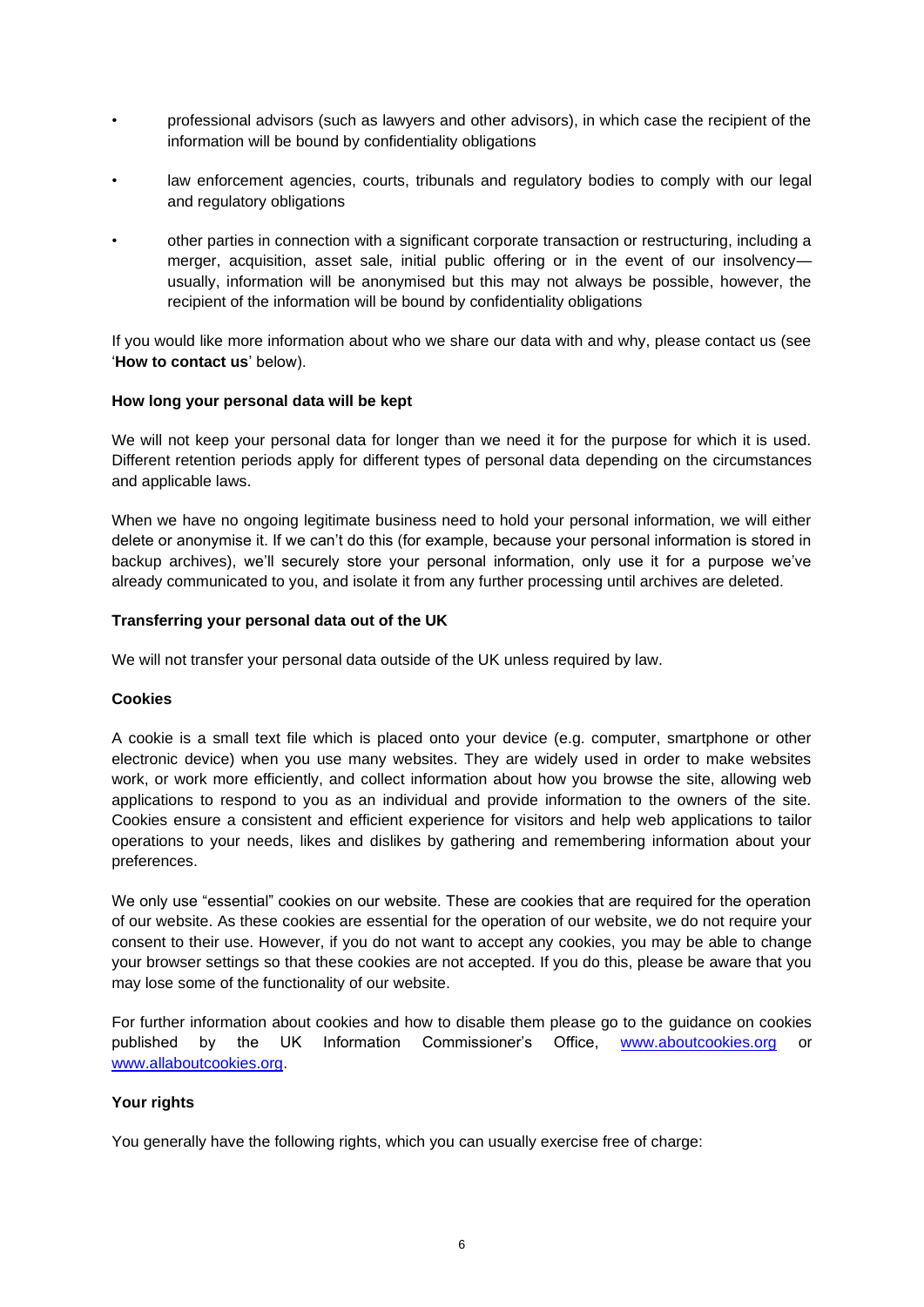| Access to a copy of your personal data                      | The right to be provided with a copy of your<br>personal data                                                                                                                                   |
|-------------------------------------------------------------|-------------------------------------------------------------------------------------------------------------------------------------------------------------------------------------------------|
|                                                             | A more detailed explanation of this right under<br>UK law is available here                                                                                                                     |
| Correction (also known as rectification)                    | The right to require us to correct any mistakes in<br>your personal data                                                                                                                        |
|                                                             | A more detailed explanation of this right under<br>UK law is available here                                                                                                                     |
| Erasure (also known as the right to be forgotten)           | The right to require us to delete your personal<br>data-in certain situations                                                                                                                   |
|                                                             | A more detailed explanation of this right under<br>UK law is available here                                                                                                                     |
| Restriction of use                                          | The right to require us to restrict use of your<br>personal data in certain circumstances, e.g. if<br>you contest the accuracy of the data                                                      |
|                                                             | A more detailed explanation of this right under<br>UK law is available here                                                                                                                     |
| Data portability                                            | The right to receive the personal data you<br>provided to us, in a structured, commonly used<br>and machine-readable format and/or transmit<br>that data to a third party-in certain situations |
|                                                             | A more detailed explanation of this right under<br>UK law is available here                                                                                                                     |
| To object to use                                            | The right to object:                                                                                                                                                                            |
|                                                             | -at any time to your personal data being used<br>for direct marketing (including profiling)                                                                                                     |
|                                                             | -in certain other situations to our continued use<br>of your personal data, e.g. where we use your<br>personal data for our legitimate interests.                                               |
|                                                             | A more detailed explanation of this right under<br>UK law is available here                                                                                                                     |
| Not to be subject to decisions without human<br>involvement | The right not to be subject to a decision based<br>solely on automated processing (including<br>profiling) that produces legal effects concerning<br>you or similarly significantly affects you |
|                                                             | We do not make any such decisions based on<br>data collected by our website.                                                                                                                    |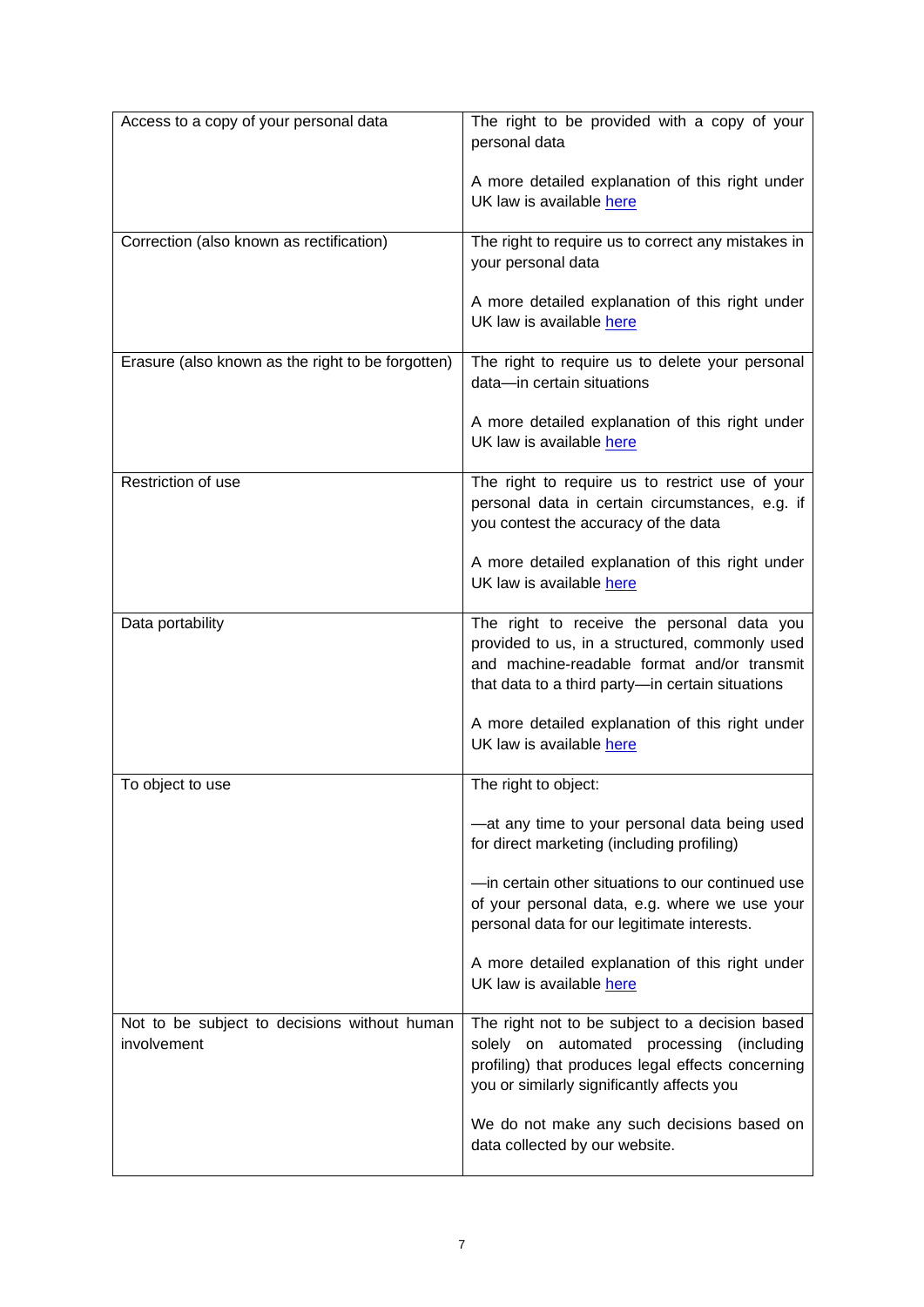| A more detailed explanation of this right under<br>UK law is available here |
|-----------------------------------------------------------------------------|
|                                                                             |

For further information on each of those rights, including the circumstances in which they do and do not apply, please contact us (see '**How to contact us**' below). You may also find it helpful to refer to the [guidance from the UK's Information Commissioner](https://ico.org.uk/your-data-matters/) on your rights under the UK GDPR.

If you would like to exercise any of those rights, please email, call or write to us—see below: '**How to contact us**'. When contacting us please:

- provide enough information to identify yourself and any additional identity information we may reasonably request from you, and
- let us know which right(s) you want to exercise and the information to which your request relates

## **Keeping your personal data secure**

We have appropriate security measures to prevent personal data from being accidentally lost, or used or accessed unlawfully. We limit access to your personal data to those who have a genuine business need to access it. We continually test our systems and are ISO 27001 certified, which means we follow top industry standards for information security.

We also have procedures in place to deal with any suspected data security breach. We will notify you and any applicable regulator of a suspected data security breach where we are legally required to do so.

If you want detailed information from Get Safe Online on how to protect your information and your computers and devices against fraud, identity theft, viruses and many other online problems, please visit [http://www.getsafeonline.org.](http://www.getsafeonline.org/) Get Safe Online is supported by HM Government and leading businesses.

#### **How to complain**

Please contact us if you have any queries or concerns about our use of your information (see below '**How to contact us**'). We hope we will be able to resolve any issues you may have.

You also have the right to lodge a complaint with the Information Commissioner in the UK.

The UK's Information Commissioner may be contacted at<https://ico.org.uk/make-a-complaint> or by telephone: 0303 123 1113.

## **Changes to this privacy policy**

We may change this privacy policy from time to time—when we make significant changes we will take steps to inform you, if we hold your contact details, by email, before we make any changes unless we are required to make the change sooner (for example due to regulatory reasons).